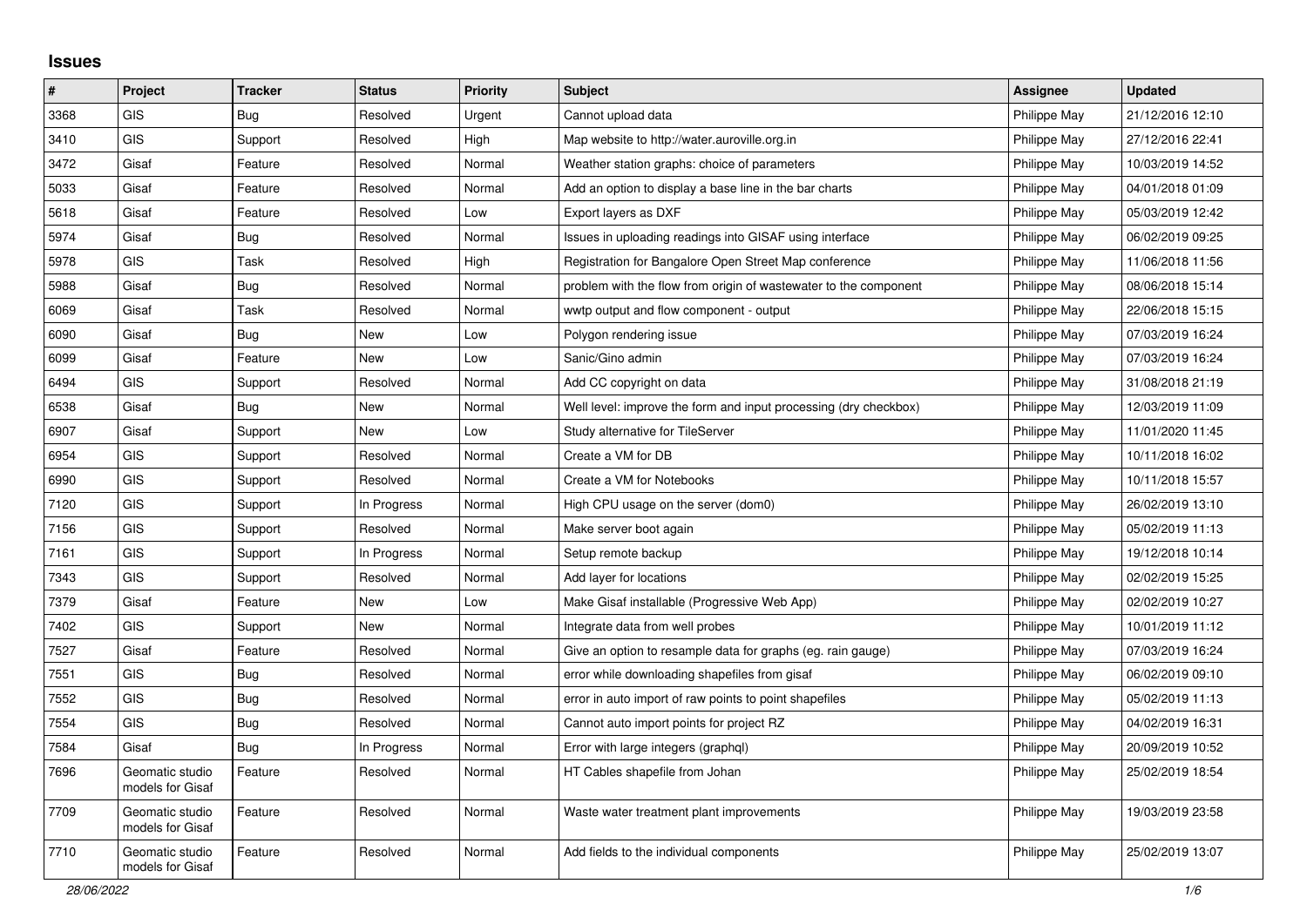| $\pmb{\#}$ | Project                             | <b>Tracker</b> | <b>Status</b> | <b>Priority</b> | Subject                                                                              | <b>Assignee</b> | <b>Updated</b>   |
|------------|-------------------------------------|----------------|---------------|-----------------|--------------------------------------------------------------------------------------|-----------------|------------------|
| 7711       | Geomatic studio<br>models for Gisaf | Feature        | Resolved      | Normal          | Add fields to component types                                                        | Philippe May    | 25/02/2019 13:06 |
| 7725       | Geomatic studio<br>models for Gisaf | Feature        | Resolved      | Normal          | Add a button for generating reports                                                  | Philippe May    | 25/02/2019 13:08 |
| 7763       | <b>GIS</b>                          | Feature        | Feedback      | Normal          | Infrastructure: migrate old-admin to the same server than gisaf                      | Philippe May    | 25/02/2019 11:11 |
| 7813       | Gisaf                               | Documentation  | Resolved      | Normal          | Including credits for ESRI basemap (Sat, Highways, Labels)                           | Philippe May    | 05/03/2019 12:39 |
| 7853       | <b>GIS</b>                          | Support        | New           | Normal          | Install OpenDroneMap and WebODM                                                      | Philippe May    | 09/05/2019 15:57 |
| 7935       | Geomatic studio<br>models for Gisaf | Task           | Resolved      | Normal          | Template components in order                                                         | Philippe May    | 20/03/2019 15:18 |
| 7936       | Geomatic studio<br>models for Gisaf | Task           | Resolved      | Normal          | Add the wastewater type to the origin                                                | Philippe May    | 19/03/2019 23:56 |
| 7957       | <b>GIS</b>                          | Bug            | Feedback      | High            | Export polygon shapefiles do not show "holes"                                        | Philippe May    | 04/04/2019 16:14 |
| 8096       | Geomatic studio<br>models for Gisaf | Task           | Resolved      | Normal          | Creating a Gkpg/shp for elevation points in Basins with category as an attribute     | Philippe May    | 24/05/2019 16:57 |
| 8231       | Gisaf                               | Bug            | Resolved      | Normal          | Fix status in table definition of new categories                                     | Philippe May    | 03/05/2019 17:26 |
| 8246       | <b>GIS</b>                          | Support        | Resolved      | Normal          | Server down?                                                                         | Philippe May    | 06/05/2019 15:45 |
| 8450       | <b>GIS</b>                          | Support        | Resolved      | Normal          | Unable to Load Jupyter Lab                                                           | Philippe May    | 10/06/2019 15:52 |
| 8504       | <b>GIS</b>                          | Support        | Resolved      | Normal          | Clean data from the weather station                                                  | Philippe May    | 04/07/2019 17:05 |
| 8630       | Gisaf                               | Feature        | Resolved      | Normal          | Map: add option for filter with status                                               | Philippe May    | 10/07/2019 16:49 |
| 8669       | Gisaf                               | Feature        | Resolved      | Normal          | Groups of map layers                                                                 | Philippe May    | 26/07/2019 10:51 |
| 8721       | Gisaf                               | Feature        | New           | Normal          | Survey data basket: handle the case when more than one file in the basket per<br>day | Philippe May    | 14/10/2020 17:01 |
| 8756       | Gisaf                               | <b>Bug</b>     | Resolved      | Normal          | Map: handle errors when layers (eg, in base maps) don't actually exist               | Philippe May    | 02/08/2019 16:40 |
| 9036       | Gisaf                               | <b>Bug</b>     | Resolved      | Normal          | Fix login indicator                                                                  | Philippe May    | 03/10/2019 15:15 |
| 9220       | <b>GIS</b>                          | Feature        | Resolved      | High            | Setting the daily resampling of weather data starting from 8.30 am                   | Philippe May    | 08/01/2020 17:57 |
| 9292       | <b>GIS</b>                          | Support        | Resolved      | Normal          | Server upgrade to buster                                                             | Philippe May    | 13/11/2019 12:29 |
| 9463       | <b>GIS</b>                          | Support        | Resolved      | Normal          | Setup a weather station in Kalpana                                                   | Philippe May    | 02/11/2021 15:08 |
| 9465       | Gisaf                               | <b>Bug</b>     | Resolved      | Normal          | Export plots to PNG missing axis labels                                              | Philippe May    | 08/01/2020 11:35 |
| 9466       | Gisaf                               | Support        | Resolved      | Normal          | Rename "altitude" to "elevation"                                                     | Philippe May    | 08/01/2020 11:27 |
| 9483       | Gisaf                               | Support        | New           | Normal          | Performance: writing gpkg is slower than shapefiles                                  | Philippe May    | 08/01/2020 11:15 |
| 9493       | Gisaf                               | Bug            | Resolved      | Normal          | Plotly png download resize frame                                                     | Philippe May    | 26/12/2019 16:37 |
| 9509       | Gisaf                               | Feature        | Resolved      | Normal          | Update angular-plotly to 1.5.0                                                       | Philippe May    | 04/01/2020 12:05 |
| 9510       | Gisaf                               | Feature        | Resolved      | Normal          | Automatically resample to daily when there's too much data                           | Philippe May    | 01/01/2020 14:12 |
| 9516       | Gisaf                               | Feature        | Resolved      | Normal          | Map: add option to grab link to the selected feature                                 | Philippe May    | 02/01/2020 15:42 |
| 9517       | Gisaf                               | Feature        | Resolved      | Normal          | Tags: add location                                                                   | Philippe May    | 03/01/2020 11:54 |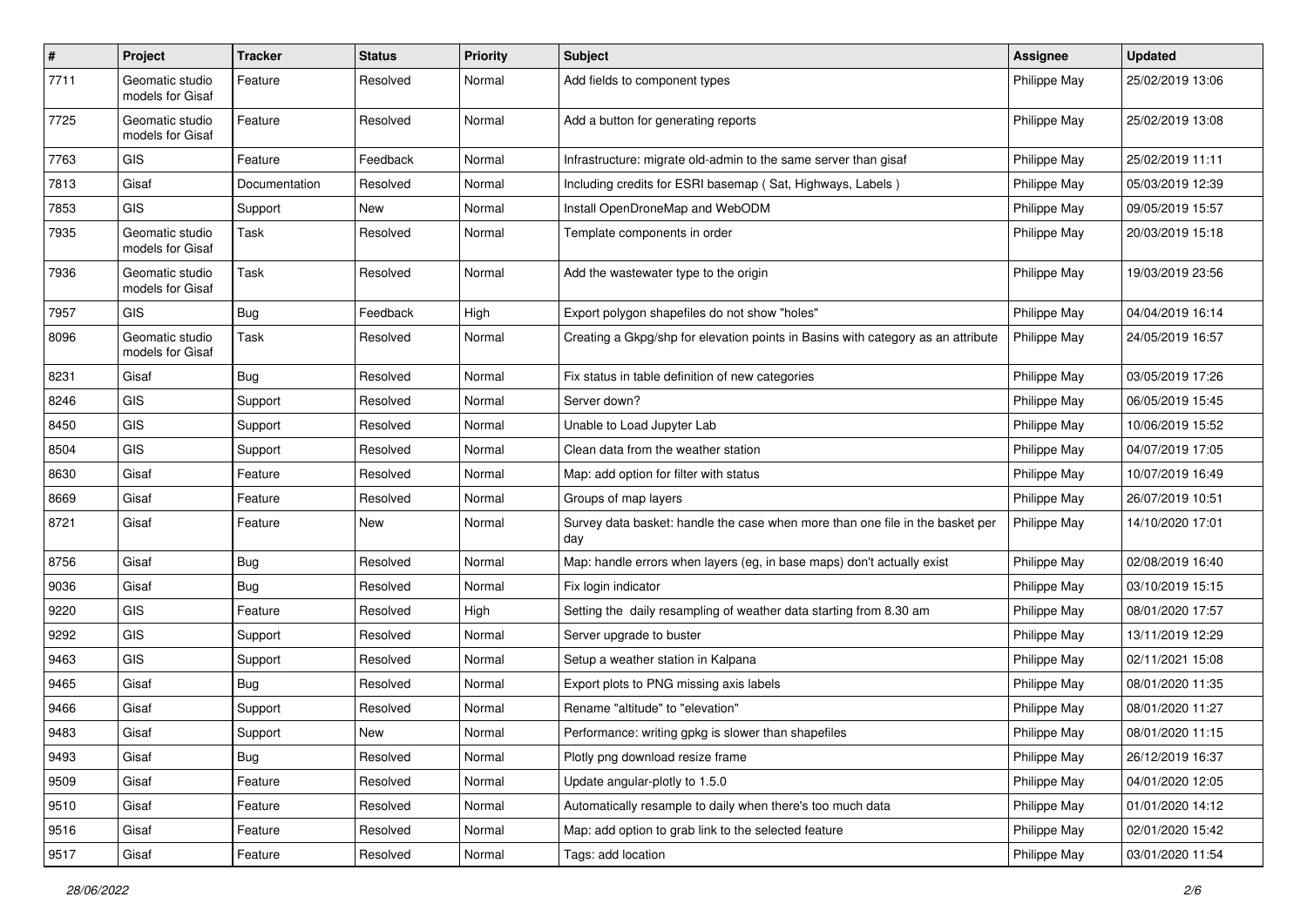| $\sharp$ | Project | <b>Tracker</b> | <b>Status</b> | <b>Priority</b> | <b>Subject</b>                                                                                        | <b>Assignee</b> | <b>Updated</b>   |
|----------|---------|----------------|---------------|-----------------|-------------------------------------------------------------------------------------------------------|-----------------|------------------|
| 9519     | Gisaf   | <b>Bug</b>     | Resolved      | Normal          | Map info: fix icons                                                                                   | Philippe May    | 02/01/2020 13:11 |
| 9534     | Gisaf   | Feature        | Resolved      | Normal          | GeoJson store: systematically use geodataframes                                                       | Philippe May    | 07/01/2020 16:51 |
| 9538     | Gisaf   | Feature        | New           | Normal          | Download shapefile of raw survey points facility - TO BE REMOVED?                                     | Philippe May    | 07/01/2020 14:35 |
| 9552     | Gisaf   | Documentation  | Resolved      | Normal          | Weekly resampling - Starts on mondays                                                                 | Philippe May    | 25/07/2020 17:12 |
| 9563     | Gisaf   | Feature        | Resolved      | Normal          | Live layers: add option to link to a map feature                                                      | Philippe May    | 12/01/2020 22:22 |
| 9592     | Gisaf   | Support        | Resolved      | Urgent          | Follow up migration                                                                                   | Philippe May    | 19/01/2020 13:42 |
| 9602     | Gisaf   | <b>Bug</b>     | Resolved      | Normal          | Map: ability to cancel download                                                                       | Philippe May    | 20/01/2020 18:32 |
| 9603     | Gisaf   | Bug            | New           | Normal          | Map: clean memory after removing layer                                                                | Philippe May    | 20/01/2020 13:05 |
| 9749     | Gisaf   | Feature        | New           | Normal          | Strip extra characters in graphQL queries                                                             | Philippe May    | 07/09/2020 12:48 |
| 9789     | Gisaf   | Feature        | <b>New</b>    | Normal          | Login: put in a dialog                                                                                | Philippe May    | 28/02/2020 04:28 |
| 9944     | Gisaf   | Feature        | Resolved      | Normal          | Admin: manage categories                                                                              | Philippe May    | 10/04/2020 12:06 |
| 10014    | Gisaf   | Feature        | Resolved      | Normal          | Interity checks                                                                                       | Philippe May    | 19/05/2020 19:23 |
| 10122    | Gisaf   | Bug            | Resolved      | Normal          | Reconciliation: missing categories                                                                    | Philippe May    | 19/05/2020 02:53 |
| 10123    | Gisaf   | Bug            | Resolved      | Normal          | Basket Upload: store not saved                                                                        | Philippe May    | 19/05/2020 17:36 |
| 10125    | Gisaf   | <b>Bug</b>     | Resolved      | Normal          | Feature with Status other than existing, not showing in the map (example: future<br>building outline) | Philippe May    | 20/05/2020 04:05 |
| 10140    | Gisaf   | Bug            | <b>New</b>    | Normal          | Admin: sort out manager role                                                                          | Philippe May    | 19/05/2020 19:22 |
| 10149    | Gisaf   | Bug            | Resolved      | Normal          | Import basket: fix authorization auto import                                                          | Philippe May    | 09/06/2020 23:09 |
| 10151    | GIS     | Feature        | Resolved      | Normal          | PG ADMIN installation on server                                                                       | Philippe May    | 23/05/2020 12:04 |
| 10152    | Gisaf   | Feature        | Resolved      | Normal          | wells list in Measures Tab with only wells having measures                                            | Philippe May    | 10/06/2020 15:05 |
| 10153    | GIS     | Support        | Resolved      | Normal          | Postgis access for Selvarani in QGis                                                                  | Philippe May    | 23/05/2020 12:05 |
| 10180    | Gisaf   | <b>Bug</b>     | Resolved      | Normal          | Error importing Johan's shapefile                                                                     | Philippe May    | 27/05/2020 15:34 |
| 10182    | Gisaf   | Feature        | Resolved      | Normal          | Function to change status of surveyed features                                                        | Philippe May    | 15/07/2020 15:10 |
| 10213    | Gisaf   | Bug            | Resolved      | Normal          | Point showing in the reconciliation pop-up but error while reconciling                                | Philippe May    | 26/06/2020 14:37 |
| 10214    | Gisaf   | Support        | New           | Normal          | Multiple Reconciliations                                                                              | Philippe May    | 27/05/2020 16:12 |
| 10224    | Gisaf   | Support        | Resolved      | Normal          | Update gs.basemaps in Jupyter notebooks                                                               | Philippe May    | 14/06/2021 16:15 |
| 10289    | Gisaf   | Bug            | Resolved      | Normal          | New basket: cannot import raingauge Excel sheet                                                       | Philippe May    | 11/06/2020 12:17 |
| 10291    | GIS     | Support        | In Progress   | Normal          | Vacuum DB at reboot                                                                                   | Philippe May    | 29/10/2021 11:44 |
| 10306    | Gisaf   | Bug            | Resolved      | Normal          | Logout not working                                                                                    | Philippe May    | 11/06/2020 12:13 |
| 10323    | GIS     | Bug            | Resolved      | Normal          | Survey points from Eric Chacra: misc issues                                                           | Philippe May    | 03/08/2020 13:11 |
| 10331    | Gisaf   | Feature        | Resolved      | Normal          | Reconciliation: sort layer by alphabetical order                                                      | Philippe May    | 12/06/2020 17:45 |
| 10337    | Gisaf   | <b>Bug</b>     | Resolved      | Normal          | Custom layers with a "status" column not displayed on the map                                         | Philippe May    | 13/06/2020 17:36 |
| 10360    | Gisaf   | <b>Bug</b>     | Resolved      | Normal          | Cannot import survey: accuracy issue                                                                  | Philippe May    | 17/06/2020 01:29 |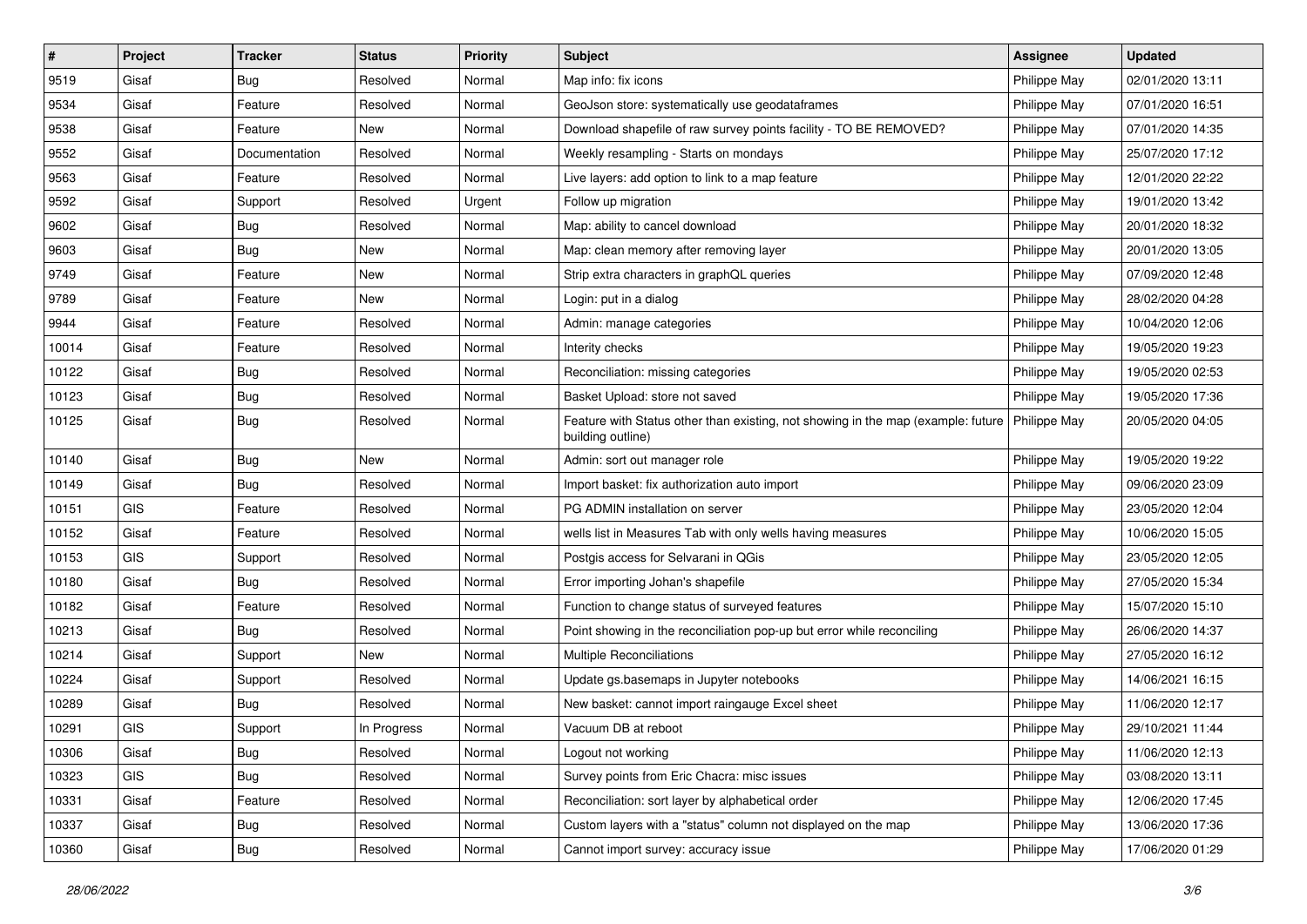| #     | Project                             | <b>Tracker</b> | <b>Status</b> | <b>Priority</b> | <b>Subject</b>                                                                                               | <b>Assignee</b> | <b>Updated</b>   |
|-------|-------------------------------------|----------------|---------------|-----------------|--------------------------------------------------------------------------------------------------------------|-----------------|------------------|
| 10364 | Gisaf                               | Support        | New           | Normal          | Reconcile the reconciliations                                                                                | Philippe May    | 17/06/2020 17:27 |
| 10400 | Gisaf                               | Bug            | Resolved      | Normal          | Map search: works only once                                                                                  | Philippe May    | 24/06/2020 12:05 |
| 10407 | Gisaf                               | Bug            | Resolved      | Normal          | Live layer DXF export: missing reprojection                                                                  | Philippe May    | 23/06/2020 04:24 |
| 10439 | Gisaf                               | <b>Bug</b>     | Resolved      | Normal          | Reconciliation: use categories instead of layers                                                             | Philippe May    | 27/06/2020 05:21 |
| 10536 | Gisaf                               | Feature        | Resolved      | Normal          | Migrate PlottableModel.Actions.download_csv_value to plugins                                                 | Philippe May    | 15/07/2020 15:07 |
| 10539 | Gisaf                               | Bug            | Resolved      | Normal          | New basket admin: the metadata (surveyor, etc) aren't populated from raw<br>points when importing shapefiles | Philippe May    | 15/07/2020 15:02 |
| 10569 | Gisaf                               | Feature        | Resolved      | Normal          | Well Masterfile/Repository                                                                                   | Philippe May    | 19/12/2020 17:10 |
| 10675 | Gisaf                               | Feature        | Resolved      | Normal          | Add attribution on map                                                                                       | Philippe May    | 04/07/2021 13:58 |
| 10693 | <b>GIS</b>                          | Support        | Resolved      | Normal          | Wrong geometry type for category R54                                                                         | Philippe May    | 30/07/2020 12:00 |
| 10728 | Gisaf                               | Bug            | Resolved      | Normal          | Cannot download CSV for values                                                                               | Philippe May    | 03/08/2020 15:49 |
| 10732 | Gisaf                               | <b>Bug</b>     | Resolved      | Normal          | Wind Speed unit                                                                                              | Philippe May    | 04/08/2020 16:52 |
| 10740 | Gisaf                               | Bug            | Resolved      | Normal          | Change status: issue with projection system                                                                  | Philippe May    | 17/09/2020 14:34 |
| 10741 | Gisaf                               | Feature        | Resolved      | Normal          | Add a way for changing status of a feature, given its original id                                            | Philippe May    | 16/09/2020 17:35 |
| 10819 | Gisaf                               | <b>Bug</b>     | Resolved      | Normal          | Evergreen well: popup showing "null" instead of location, status, type                                       | Philippe May    | 23/08/2020 23:44 |
| 10829 | Gisaf                               | Bug            | Resolved      | Normal          | Missing symbols                                                                                              | Philippe May    | 24/08/2020 12:34 |
| 10830 | Gisaf                               | <b>Bug</b>     | Resolved      | Normal          | Import issue with raw survey points                                                                          | Philippe May    | 30/08/2020 14:45 |
| 10862 | <b>GIS</b>                          | <b>Bug</b>     | New           | Normal          | Fix the issues resulted from import point bug                                                                | Philippe May    | 05/09/2020 15:11 |
| 10920 | Gisaf                               | Feature        | Resolved      | Normal          | Add option to display labels on the map                                                                      | Philippe May    | 07/09/2020 11:54 |
| 10948 | Gisaf                               | Feature        | Resolved      | Normal          | Add WMS3 server capabilities (with pygeoapi)                                                                 | Philippe May    | 14/09/2020 16:59 |
| 10991 | Gisaf                               | <b>Bug</b>     | New           | Normal          | Graph of Average rainfall by month in Dashboard - limited viewing area when<br>zooming in                    | Philippe May    | 17/09/2020 14:49 |
| 11071 | Gisaf                               | Support        | <b>New</b>    | Normal          | Reconciliation: cannot find some points                                                                      | Philippe May    | 01/10/2020 13:03 |
| 11081 | Gisaf                               | Support        | New           | Normal          | Gisaf doesn't allowed multiple reconciliation                                                                | Philippe May    | 01/10/2020 15:00 |
| 11449 | Gisaf                               | Feature        | Resolved      | Normal          | Strip extra characters when importing survey CSV files                                                       | Philippe May    | 10/12/2020 01:06 |
| 11457 | Gisaf                               | Support        | Resolved      | Normal          | Building Shed and Retaining Walls are not showing in a map                                                   | Philippe May    | 14/12/2020 19:52 |
| 11486 | <b>GIS</b>                          | Feature        | New           | Normal          | Button Labels for wells details                                                                              | Philippe May    | 21/12/2020 10:26 |
| 11506 | GIS                                 | Documentation  | New           | Normal          | Article on wells levels graphs                                                                               | Philippe May    | 21/12/2020 16:41 |
| 11577 | Gisaf                               | Feature        | Resolved      | Normal          | Dashboard: multiple sections per page                                                                        | Philippe May    | 27/01/2021 12:37 |
| 11649 | Gisaf                               | Feature        | Resolved      | Normal          | Wells timeline dashboard misc. improvements                                                                  | Philippe May    | 27/01/2021 15:47 |
| 11678 | Geomatic studio<br>models for Gisaf | Feature        | New           | Normal          | Add new models for AVES                                                                                      | Philippe May    | 02/02/2021 12:13 |
| 11762 | Gisaf                               | Feature        | Resolved      | Normal          | Switch from Mapbox to Maplibre                                                                               | Philippe May    | 20/11/2021 15:21 |
| 11886 | Gisaf                               | Support        | Resolved      | Normal          | Pandas resample deprecation warning                                                                          | Philippe May    | 16/03/2021 12:49 |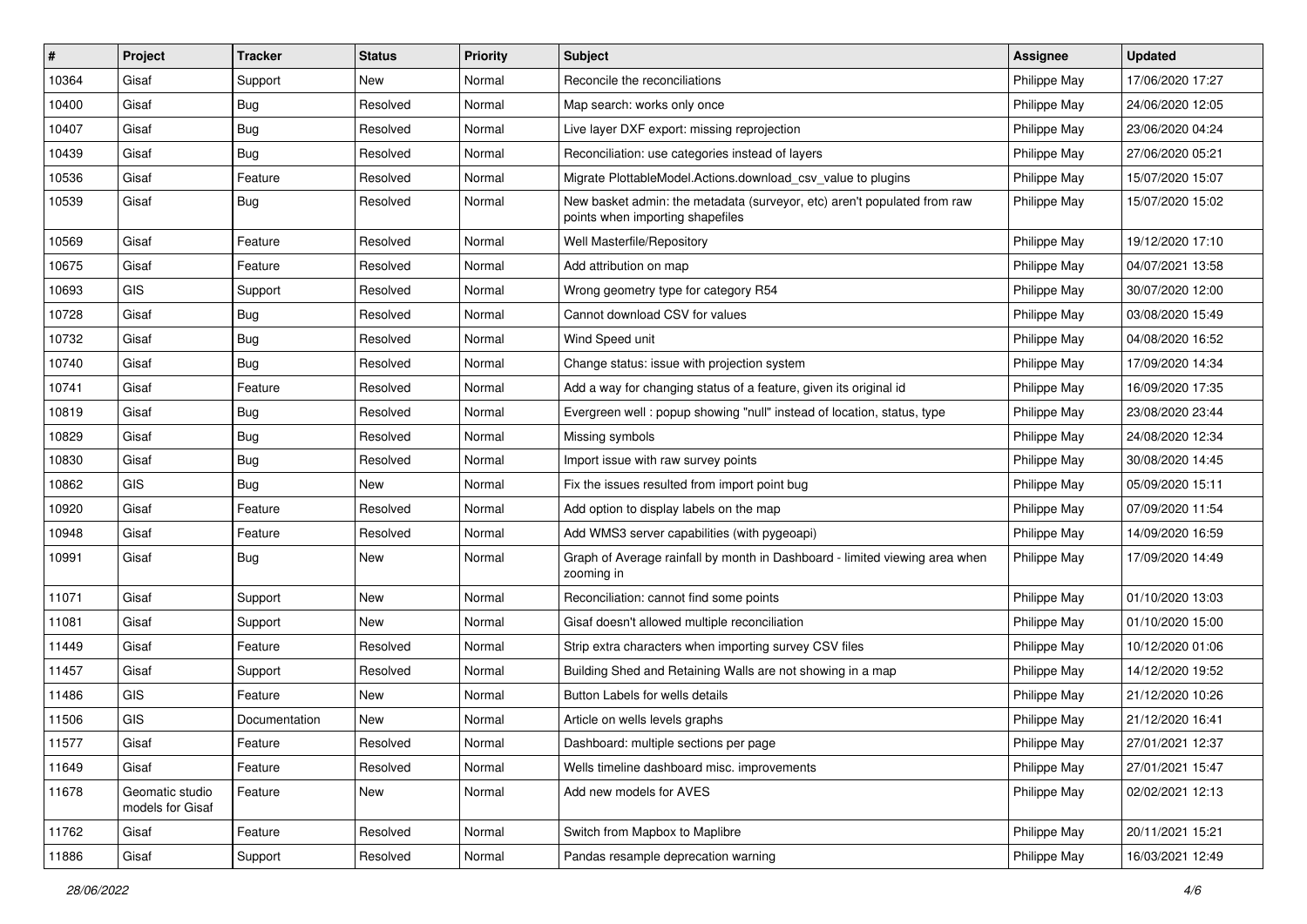| $\sharp$ | Project                             | <b>Tracker</b> | <b>Status</b> | <b>Priority</b> | Subject                                                      | <b>Assignee</b> | <b>Updated</b>   |
|----------|-------------------------------------|----------------|---------------|-----------------|--------------------------------------------------------------|-----------------|------------------|
| 11898    | GIS                                 | Support        | New           | Normal          | Add Aurogreen Weather Station                                | Philippe May    | 17/03/2021 12:10 |
| 11907    | Gisaf                               | Feature        | Resolved      | Normal          | Allow specific project list for custom models                | Philippe May    | 19/03/2021 16:13 |
| 12049    | <b>GIS</b>                          | Bug            | Resolved      | Immediate       | Gisaf Error                                                  | Philippe May    | 22/04/2021 10:39 |
| 12051    | GIS                                 | Support        | New           | Normal          | Update pgadmin                                               | Philippe May    | 22/04/2021 12:57 |
| 12075    | GIS                                 | Feature        | Resolved      | High            | CSR Weather Station not showing since 22 of april 2021       | Philippe May    | 29/04/2021 15:34 |
| 12491    | Gisaf                               | Feature        | Resolved      | Normal          | Measure distances on the map                                 | Philippe May    | 11/07/2021 11:51 |
| 12646    | Geomatic studio<br>models for Gisaf | Feature        | New           | Normal          | Add and import new data from Johan for OFC                   | Philippe May    | 01/08/2021 19:46 |
| 12688    | Gisaf                               | Support        | Resolved      | Normal          | Layers are not visible                                       | Philippe May    | 10/08/2021 10:03 |
| 12701    | GIS                                 | Bug            | Resolved      | Normal          | Weather Station not showing data since 24 July 2021          | Philippe May    | 12/08/2021 12:21 |
| 12867    | GIS                                 | Support        | In Progress   | Normal          | Upgrade server (all virtual machines) to Debian bullseye     | Philippe May    | 25/10/2021 17:34 |
| 12895    | GIS                                 | Support        | Resolved      | Normal          | Migrate backups to Bung                                      | Philippe May    | 12/11/2021 00:36 |
| 13068    | GIS                                 | Support        | Resolved      | Normal          | Migrate gisaf VM to bullseye                                 | Philippe May    | 25/10/2021 17:28 |
| 13090    | Gisaf                               | Support        | Resolved      | Normal          | Importing error in new admin                                 | Philippe May    | 28/10/2021 11:00 |
| 13115    | <b>GIS</b>                          | Task           | In Progress   | Urgent          | Server not working after power cut                           | Philippe May    | 29/10/2021 11:05 |
| 13125    | Gisaf                               | <b>Bug</b>     | Resolved      | Normal          | Live layers: error with no detail shown                      | Philippe May    | 01/11/2021 19:06 |
| 13132    | GIS                                 | Bug            | Resolved      | Normal          | CSR Weather station missing data 28 nd 29 Otober 2021        | Philippe May    | 06/11/2021 12:20 |
| 13202    | Gisaf                               | Support        | Resolved      | Normal          | Gisaf is showing error                                       | Philippe May    | 12/11/2021 12:59 |
| 13203    | GIS                                 | Support        | In Progress   | Normal          | Redis server: fix warning relarted to memory allocation      | Philippe May    | 12/11/2021 13:03 |
| 13235    | <b>GIS</b>                          | Support        | Resolved      | Normal          | Server hardware failure (sdc hard drive)                     | Philippe May    | 19/11/2021 17:59 |
| 13258    | Gisaf                               | Bug            | Resolved      | Normal          | Missing data from AmbientWeather weather stations            | Philippe May    | 21/11/2021 16:50 |
| 13447    | GIS                                 | Support        | Resolved      | Urgent          | Server down due to electrical power cut                      | Philippe May    | 31/12/2021 17:14 |
| 13642    | Gisaf                               | Support        | Resolved      | Urgent          | Electrical problems: Server down                             | Philippe May    | 15/02/2022 09:38 |
| 13681    | Gisaf                               | Support        | Resolved      | Normal          | Gisaf isn't Connecting                                       | Philippe May    | 19/02/2022 11:01 |
| 13763    | GIS                                 | Support        | Resolved      | Normal          | Gisaf not responding                                         | Philippe May    | 11/03/2022 13:03 |
| 13766    | Gisaf                               | Bug            | New           | Normal          | OGCAPI: make async                                           | Philippe May    | 11/03/2022 14:39 |
| 13847    | GIS                                 | Support        | New           | Urgent          | Gisaf not responding                                         | Philippe May    | 01/04/2022 17:08 |
| 13883    | GIS                                 | Support        | Resolved      | Urgent          | Gisaf not responding - Possible issue with tag editing?      | Philippe May    | 07/04/2022 19:34 |
| 13885    | GIS                                 | Bug            | Resolved      | Normal          | Wrong name showing in the list of layers in the map          | Philippe May    | 23/04/2022 04:04 |
| 13901    | GIS                                 | Bug            | New           | Normal          | Map: style of the category with status 'E' is always applied | Philippe May    | 12/04/2022 11:01 |
| 13952    | Gisaf                               | Support        | Resolved      | Normal          | Gisaf isn't Connecting                                       | Philippe May    | 25/04/2022 11:27 |
| 13968    | Geomatic studio<br>models for Gisaf | Feature        | Resolved      | Normal          | Create layers and all for the LB records                     | Philippe May    | 28/04/2022 17:18 |
| 13982    | GIS                                 | Support        | Resolved      | Normal          | Update server's storage                                      | Philippe May    | 06/05/2022 14:38 |